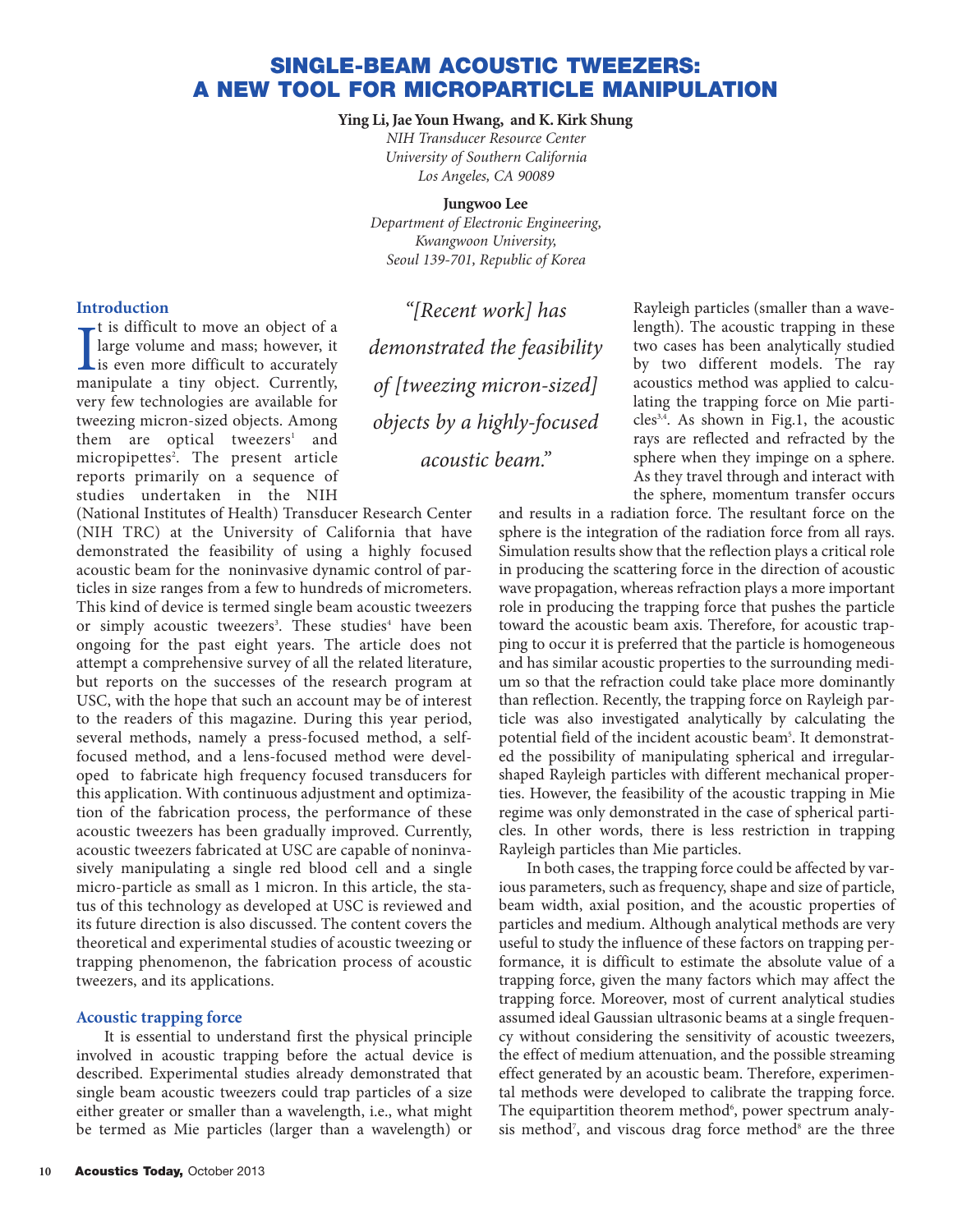classical methods that have been developed to calibrating the trapping force of optical tweezers. However, all of them are only feasible for calibrating the trapping force on spherical objects. Besides, not all of them could apply to acoustic tweezers. So far, only the viscous drag force method where the trapping force and the trap stiffness were calibrated against the known drag force exerted by fluid flows was employed to calibrate the trapping force of acoustic tweezers<sup>5,9</sup>. Here the friction force on microparticles was always neglected for the sake of simplicity<sup>8,10</sup>. In addition the flowing fluid must be calibrated, inducing additive measurement errors. A simpler calibration method was introduced by accelerating the trapped object<sup>11</sup>. As shown in Fig.2, the maximum trapping force of acoustic tweezers estimated by gradually increasing the acceleration of acoustic tweezers until the trapped object can no longer follow the acoustic tweezers. One of advantages of this method is its applicability to irregular shaped objects. Additionally, it measures the effective trapping force, which is the net of the trapping force that overcomes the friction force. Its drawback is that it is incapable of measuring the trap stiffness.

In summary, both theoretical and measurement results to date show that it is possible to trap particles either greater or smaller than the ultrasound wavelength and the magnitude of the forces produced by acoustic tweezers are on the order of a few tens of picoNewtons to a few hundreds of nanoNewtons, which are substantially greater than the forces



*Fig.1 The radiation force on a sphere generated by momentum exchange between a pair of rays and the objects; Fa is the net force produced by a corresponding ray ''a'' and Fb is the net force produced by a corresponding ray ''b''. Two forces were resolved in the direction of the incident ray and the direction of the intensity gradient, the component forces are scattering force Fs and gradient force Fg, respectively.*



*Fig.2. Demonstration of a polystyrene microsphere (90 m mean diameter) manipulated by a 70 MHz acoustic tweezer. (a) The acoustic tweezer was moving at a relative low acceleration (a =5,000 m/s2), the polystyrene microsphere could follow the motion of the acoustic tweezer. (b) The acoustic tweezer was moving at a relative high acceleration (a =5,500 m/s2), the polystyrene microsphere failed to follow the motion of the acoustic tweezer.*

produced by optical tweezers without inducing damaging effects to the particles or cells.

#### **Fabrication of acoustic tweezers**

A few criteria must be met for a high quality acoustic tweezer, i.e., high sensitivity, low f-number, and the acoustic beam being cylindrically symmetrical about the vertical axis. A critical recognition was that in order to accurately trap a single microparticle or a cell, the wavelength of the acoustic tweezer must be short. As a result of the progress of ultrasonic transducer technology that has been made, recently an acoustic tweezer platform at frequency higher than 200 MHz was developed at the NIC TRC. The minimum size of particle that may be stably trapped by acoustic tweezers was down to 1μm.

However, it has been quite a challenge in the development of high frequency acoustic tweezers with acceptable trapping performance. The thickness of piezoelectric layers of the transducers at frequencies higher than 100MHz, is usually only a few tens of microns, which cannot be easily achieved with conventional approaches, e.g. lapping and grinding. It is an even greater challenge to produce a highly focused configuration with such thin piezoelectric layers. Several methods, namely a press-focused method, a selffocused method<sup>12</sup> and a lens-focused method were undertaken to develop highly focused transducers for acoustic tweezer applications. Details of fabrication process were described elsewhere<sup>12-14</sup>. Each method that has been applied to fabricating acoustic tweezers has its advantages and disadvantages. For instance, the press-focused method has an advantage of simplicity, but the mechanical pressing process could easily break the piezoelectric material, therefore affecting the performance of the transducer. Self-focused method is relative easy to fabricate transducers with low f-number  $(-1)$  and consistent quality, but the sensitivity of the self-focused transducers is usually poor. Lens-focused transducers would incur extra attenuation caused by the lens especially in the ultrahigh frequency range (>100 MHz).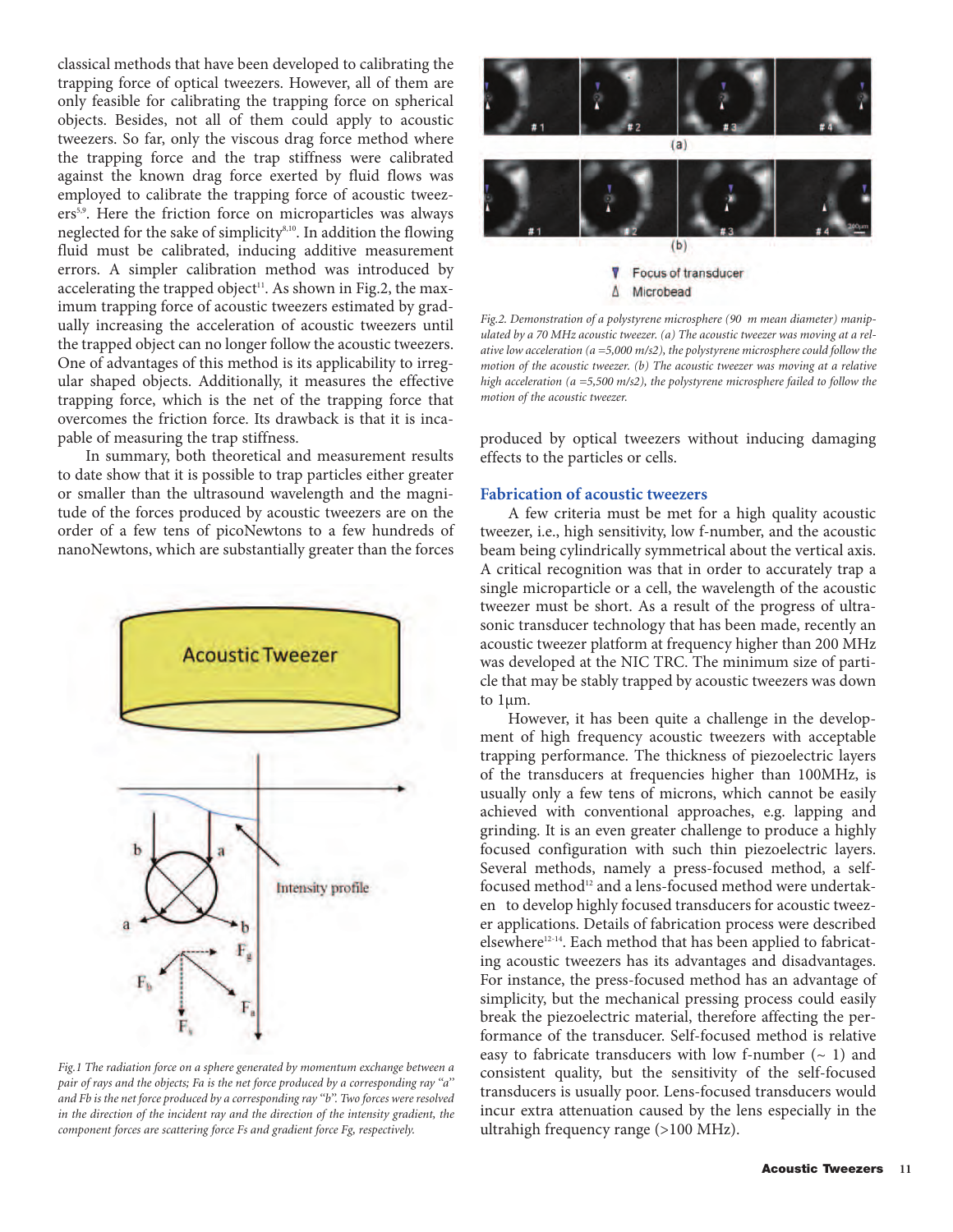

*Fig.3. Different types of ultrasonic transducers for the acoustic tweezers application.*

In addition, needle-type $14$ , ring-type $15$  and phased-array transducers<sup>16</sup> were also fabricated for acoustic tweezers applications. Those transducers may have advantages in certain applications compared to traditional acoustic tweezers. For example, the size of the transducer is crucial in a number of applications, and there is a need to miniaturize the transducer size. Phased array transducers could focus and steer the acoustic beam; therefore no mechanical movement of transducer is required. However, phased array transducers are still limited to the frequency range less than 50 MHz and further improvement is needed. Meanwhile, the present authors are also exploring new types of transducers, which may generate the acoustic beam with better cylindrical symmetry and higher intensity, consequently yielding better trapping performance and deeper penetration depth.

#### **Biomedical applications of acoustic tweezers**

The most common technology for micro-particulate or cellular manipulation is micropipettes, but it has intrinsic shortcomings, such as time consuming and low control accuracy. Optical tweezers which could overcome those problems, has become a powerful tool with broad applications in biology, medicine, and physics. It has been used for

noninvasive dynamic control of particles in the size ranged from tens to hundreds of nanometers, including bacteria, viruses and living cells. There are however a few disadvantages of optical tweezers as well. First of all, its application has been limited to optically purified samples or media. Second, the high energy of focused lasers may induce local heating and photo-damage. Third, the maximum trapping force of optical tweezers is limited to a few hundred picoNewtons. Furthermore, the system of optical tweezers is complex and expensive.

Acoustic tweezers may alleviate these problems. On one hand, it has comparable time efficiency and control accuracy to optical tweezers, and on the other hand, it has lower cost and stronger trapping force than optical tweezers. Moreover, it has deeper penetration depth in the light opaque objects such as tissues and less biological damages, which brings a wide variety of biomedical applications for this technology. It has been applied to study the deformability of red blood cells with two different approaches.

In a preliminary experiment, fresh blood samples were obtained from a healthy adult male. Red blood cells (RBC) were diluted in phosphate-buffered saline (PBS) and then washed three times by centrifuging. All preparations were made at room temperature. The experiment process was captured by a CMOS (complementary metal-oxide-semiconductor) camera (ORCA-Flash2.8, Hamamatsu, Japan) connected to the microscope. RBCs were suspended in a specially designed chamber filled with PBS. The chamber was open at the top and had a thin mylar membrane as its bottom. After 2 hours, the suspended RBCs would sink down to the bottom. A cell stuck to the chamber was chosen as the object of study. A selected RBC was stretched directly or indirectly by an acoustic beam. Two 200 MHz focused transducers were employed in this study. One is a 200 MHz lithium niobate (LiNbO3) single crystal pressed focus (PF) transducer and the other is a 200 MHz Zinc oxide lens focus (LF) transducer.

Method #1: The PF transducer was employed to trap a 5μm polystyrene microsphere. The trapped polystyrene microsphere was attached to a selected RBC and the RBC could be stretched by an acoustic beam through the trapped microbead. As displayed in the Fig.4 (PF), the RBC was stretched to left and right and deformed to different degrees.

Method #2: The LF transducer was used to deform a RBC (red blood cell) directly. A RBC near the acoustic beam was selected. As the voltage input to the transducer was increased from 200 mV<sub>pp</sub> to 800 mV<sub>pp</sub> followed by 50 dB amplification, the RBC was observed to start to elongate after the input voltage was increased to above  $200 \text{mV}_{\text{pp}}$ . The degree of elongation was observed to increase with the increase of input voltage.



*Fig. 4. Video sequence showing that a RBC was elongated by a 200 MHz PF transducer and by a 200MHz LF transducer*